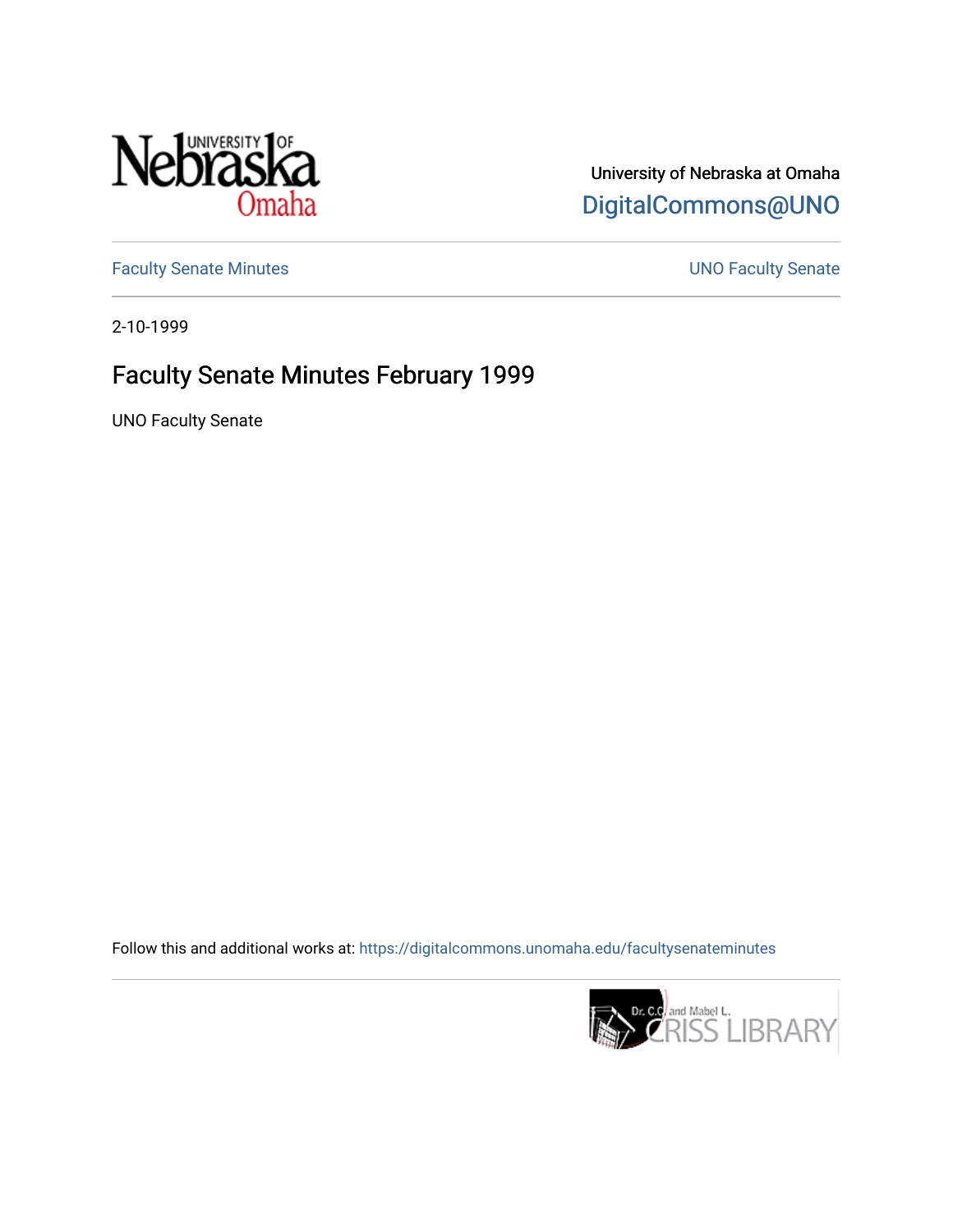## **UNO Faculty Senate Minutes Wednesday, February 10, 1999, 2:00 p.m**.

The Faculty Senate of the University of Nebraska at Omaha met on Wednesday, February 10, 1999, at 2:00 p.m. in the Dodge Room of the Milo Bail Student Center. The president, Shelton Hendricks, presided.

In Attendance: Ali, Allen, Aschenbrenner, Bartle, Baum, Bradshaw, Bruckner, Carlson, Carroll, Clute,Craiger, DeLone, Diamond, Engelmann, Foster, Harland, Hendricks, Irvin, Krause, Lee, Lewis,Maher, Metal-Corbin, Nazem, Newton, Parnell-Smith, Paterson, Rech, Rogers, Shaw, Skreija,Stergiou, Suzuki Those Excused: Brown, Deichert, Gessaman, Kuhlman, Valle Those Absent: Craiger, Lewis

Senator Hendricks asked for approval of the January 13, 1999, minutes (agenda attachments 1- 5).

The minutes were approved as amended.

Officers Reports

President's Report: Senator Hendricks reported on the following items:

Board of Regents, January 16, 1999

Approved in depth review of theater programs at UNK, UNL, and UNO

University-wide Committee on Diversity

1999 Report to the Board of Regents (available in the senate office)

University of Nebraska Diversity Study / © 1998 The Gallup Organization(available in the senate office)

Follow-up to January 20th, Meeting with Administration

Parking/Shuttle (agenda attachment 6)

Power Bumps (agenda attachment 7)

Restroom lights will remain on during campus shutdowns.

Chancellor's Council, January 28th:

On-Campus Housing Update (agenda attachment 8)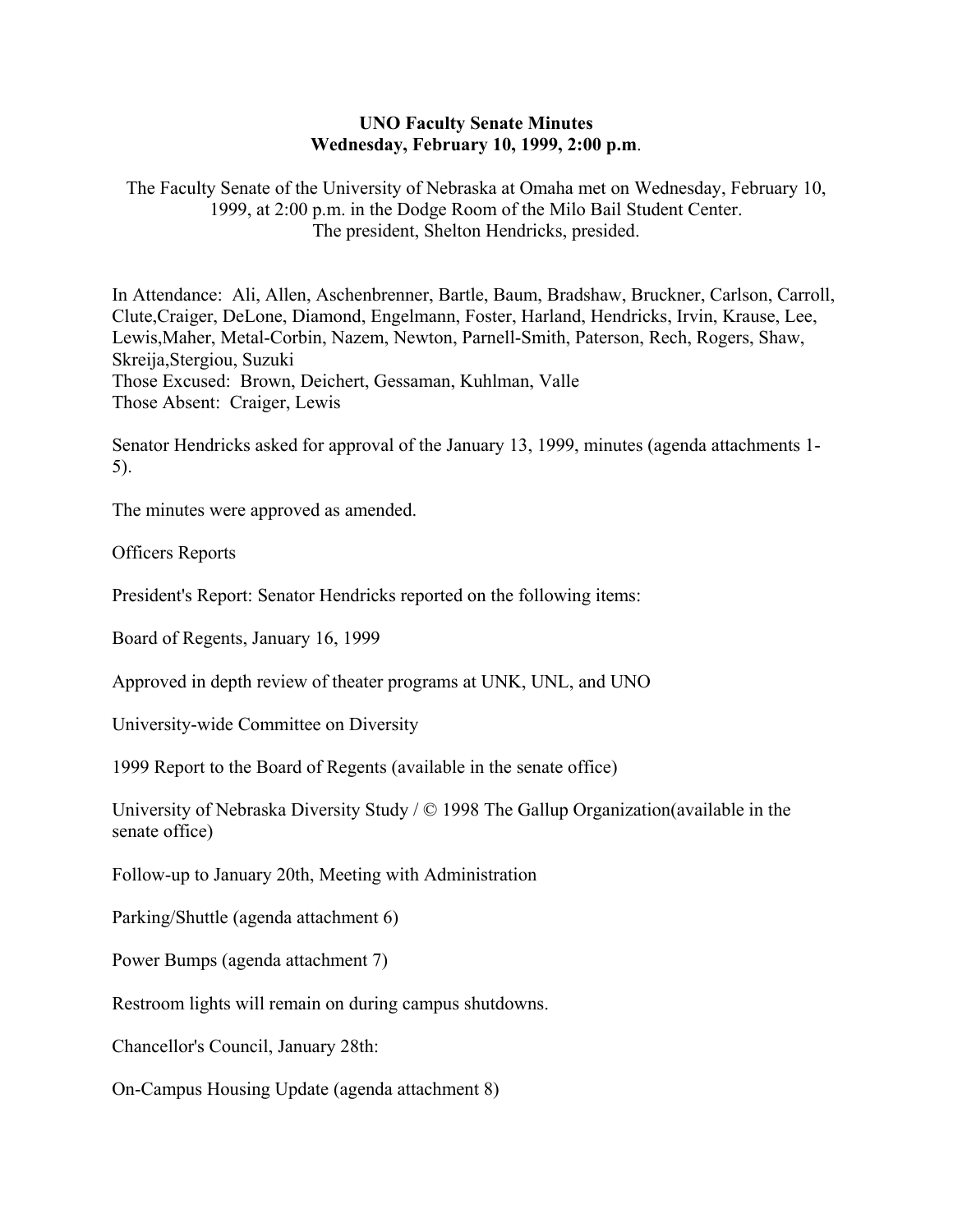Enrollment Update: New first year students for 1998-99 fall to spring retention is85.5% which is well above last year. Transfer student retention is 72.5%, up 2.4 % from last year. Admission applications for new Fall, 1999, is much ahead of last year.

Feedback from Strategic Planning External Forums:

Don't lower standards to achieve retention.

UNO needs to do more research and have more masters and doctoral programs.

The vision expressed seems to be one of distinction; goals seem to be one of "average."

Marketing is not effective.

Insufficient specificity.

Surprise; no one talked about distance education.

Budget: Governor recommended a 3.8% salary increase. Major concerns include the collective bargaining settlement being higher than budgeted salaries; new charges for new building maintenance vs. amount budgeted by state; PKCC rent increased; insurance increased, and others.

Meeting with President Smith, February 2nd

Budget: The governor's request for the biennial increase in the NU budget is approximately half that requested by the board of regents. President Smith and the University lobbyists are not optimistic about any change in the figure. The best prospects for any improvement in the budget in the legislature (in respects to the capital budget which there is a good chance of getting funded) is for the CPACS renovation in UNOmaha and the Education building at UNK. Thus, most efforts will be focused on these two objectives.

Internet II Connections to UNOmaha: Apparently Internet II is available for the campus, however, activation requires significant funding and/or state assisted projects that require Internet II access.

Disposition of Technology Fees for Intercampus Students (agenda attachment)

Senior Lecture Option: Some discussion took place. The UNL faculty senate president placed this item on the agenda. Concern was expressed for the importance of these positions. Creative solutions are needed.

Pathways to Harmony, February 23rd: As of today, no faculty have signed up for this program. All were encouraged to consider participating as the program cannot be taken seriously if only staff attends; faculty must participate. It is both critically important and faculty's responsibility to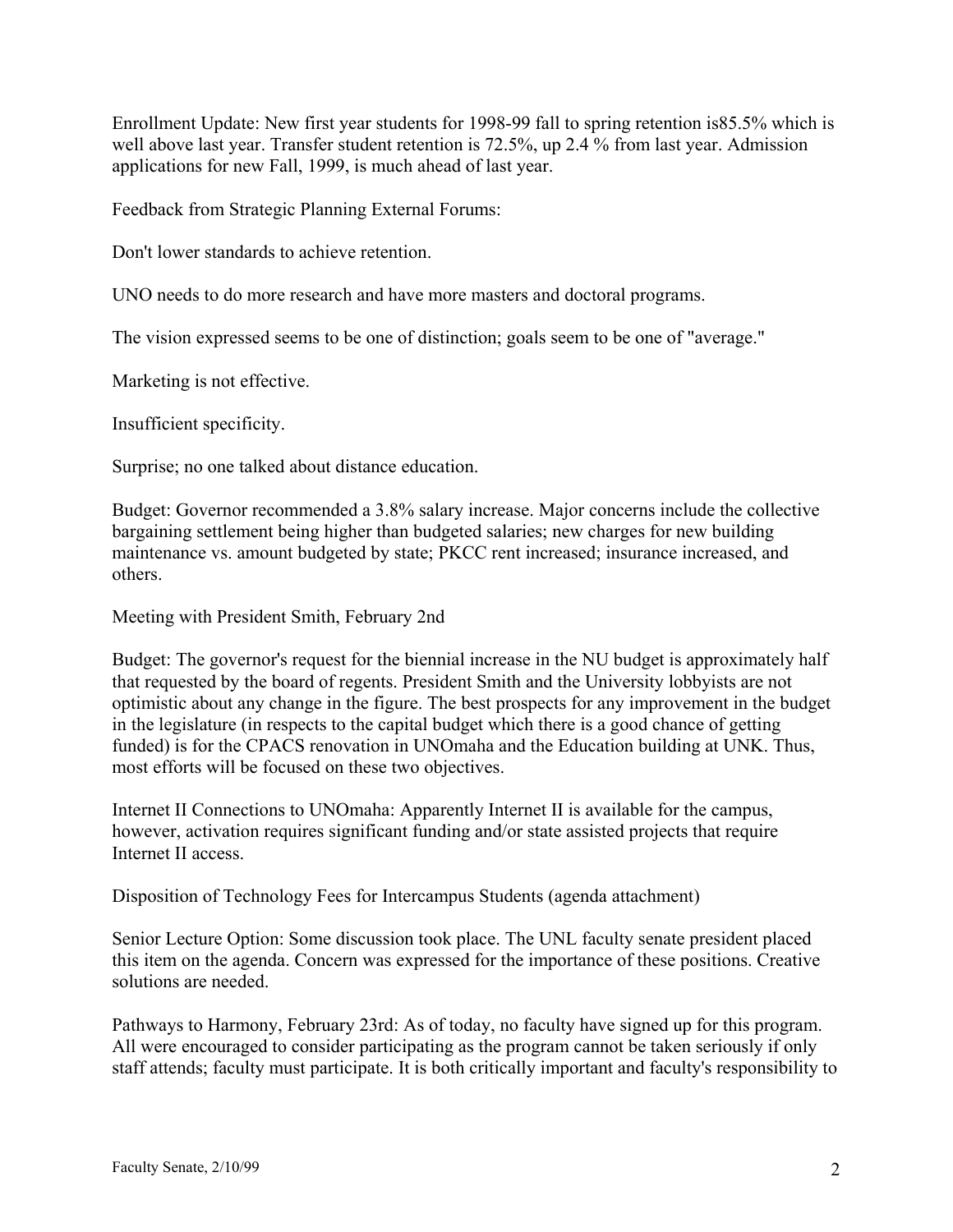attempt to participate. Contact Sharon Ulmer or the chancellor's office for additional details. Those who plan to attend were asked to inform the senate president of such.

Update on OCR Report (agenda attachment 9): The campus was visited by the Office of Civil Rights which resulted in the call for mandatory diversity training of faculty. This decision has since been reversed.

Campus Forums on Student Retention: The results from retention grants awarded to faculty during the 1997-98 and 1998-99 academic years will be discussed in campus-wide forums on Tuesday and Wednesday, February 16th and 17th. Attendance is encouraged.

Secretary/Treasurer's Report: Senator Claudette Lee

On behalf of the Executive Committee, Senator Lee presented the January 31, 1999, budget report (agenda attachments 10-11).

Vice President's Report: Senator Martha Bruckner

No report.

Executive Committee Report: Senator Martha Bruckner

Consensus Response of Division of Academic Affairs Strategic Plan Draft 5.0 (standing committee resolutions): On behalf of the Executive Committee, Senator Hendricks proposed that the standing committee resolutions concerning the academic plan, if approved, be forwarded to Vice Chancellor Hodgson in response to his call for the plan to be reviewed by the senate. All present agreed.

Standing Committee Reports

Committee on Academic and Curricular Affairs: Senator Jack Newton, chair.

On behalf of the Committee on Academic and Curricular Affairs, Senator Newton presented the January 27, 1999, minutes (agenda attachments 12-13).

Review of the Academic Plan: Division of Academic Affairs Strategic Plan Draft 5.0: On behalf of the Committee on Academic and Curricular Affairs, Senator Newton reported that the committee completed their review of the academic plan and moved the following:

Resolution 2353, 02/10/99: Committee on Academic and Curricular Affairs

BE IT RESOLVED, that the concerns and recommendations expressed below be submitted to the Vice Chancellor for Academic Affairs for his consideration in modifying the Division of Academic Affairs Strategic Plan Draft 5.0.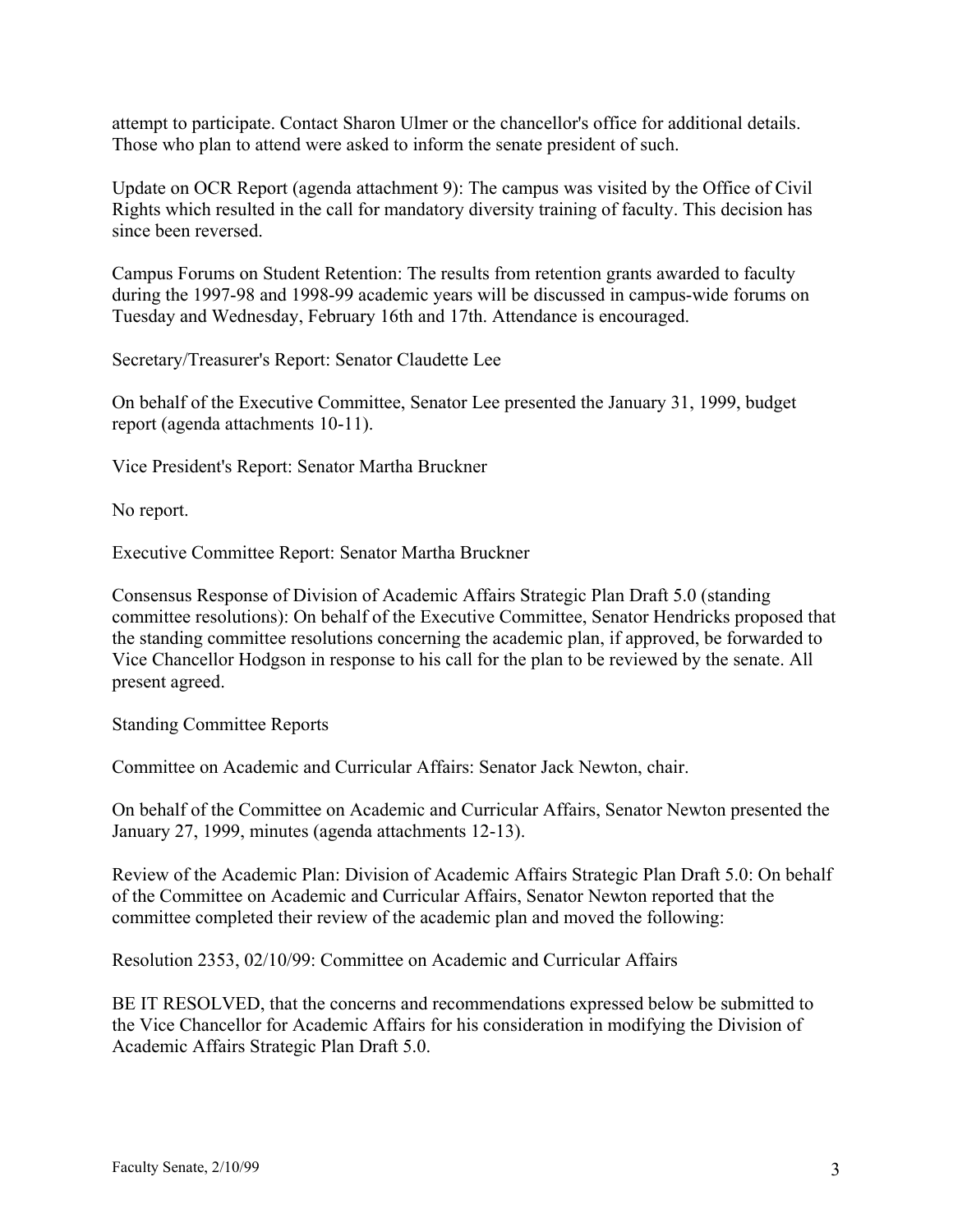GOAL 1. INCREASE STUDENT ACADEMIC RETENTION AND SUCCESS The Faculty Senate urges awareness that some strategies for student retention may seem to lower standards, and asks that the strategic plan address this concern with more direct emphasis.

Strategy 3, Delivery Methods. The senate is concerned with recommendation that no more than 20% of the student-credit-hours in 1000-level academic courses are taught by non-tenure-track faculty." We question the rationale for the specific percentage (20%) used. In some departments such a percentage may be impossible to achieve, and in some there may be good reasons for a higher percentage. Further, the use of the term "non-tenure-track" would preclude the inclusion of full-time faculty on short-term appointments (e.g., visiting faculty, or replacements for tenured faculty who are on leave or are supported by external funds) in computing this percentage, yet these persons may have equal qualifications to tenure-track faculty.

GOAL 2. RESPOND TO THE OPPORTUNITY AND CHALLENGE PRESENTED BY TECHNOLOGY While acknowledging the importance of educational technology in the modern world and applauding its emphasis in the strategic plan, the senate believes that this emphasis will be stronger and more appropriate if it is stated more emphatically that the final goal is education – not use of technology for its own sake. Therefore, we suggest incorporation of the following ideas.

It is imperative to realize that computer technology is a tool, not an instructional method. Computer technology can be used in a variety of ways to expand and/or enhance traditional classroom instruction. However, computer technology is not a replacement for good instructional design. The appropriate application of computer technology as a "teaching tool" requires understanding characteristics of instructional design, students, and subject matter, that lend themselves to particular computer technology delivery system.

University of Nebraska should support faculty interested in using computer technology in the classroom by providing workshops/classes/other support, etc., concerning: 1) what technologies are available, 2) how to deploy these technologies, and 3) how to select the appropriate technology for a given situation.

GOAL 3. ACTIVELY ENGAGE IN OUR COMMUNITY The senate urges fuller articulation of the range of "community-engaging activities" beyond the arts and cultural activities.

GOAL 5. PREPARE OUR STUDENTS FOR GLOBAL CITIZENSHIP The senate suggests that the strategies for achieving Goal 5 would be enhanced if there were some emphasis on foreign language instruction and encouragement of greater foreign language learning among the various curricula of the university.

GOAL 6. INCREASE RESEARCH/CREATIVE ACTIVITY AND NATIONAL VISIBILITY Recognizing the import of the Board of Regents' statement on UNOmaha's research mission, the senate believes that the wording of the strategic plan as presented could be interpreted as limiting faculty research endeavors to applied work with urban involvement. This is clearly not the case and we ask that emphasis on the metropolitan mission be revised to show that basic research is still valued, and that a much broader range of research will be encouraged and supported.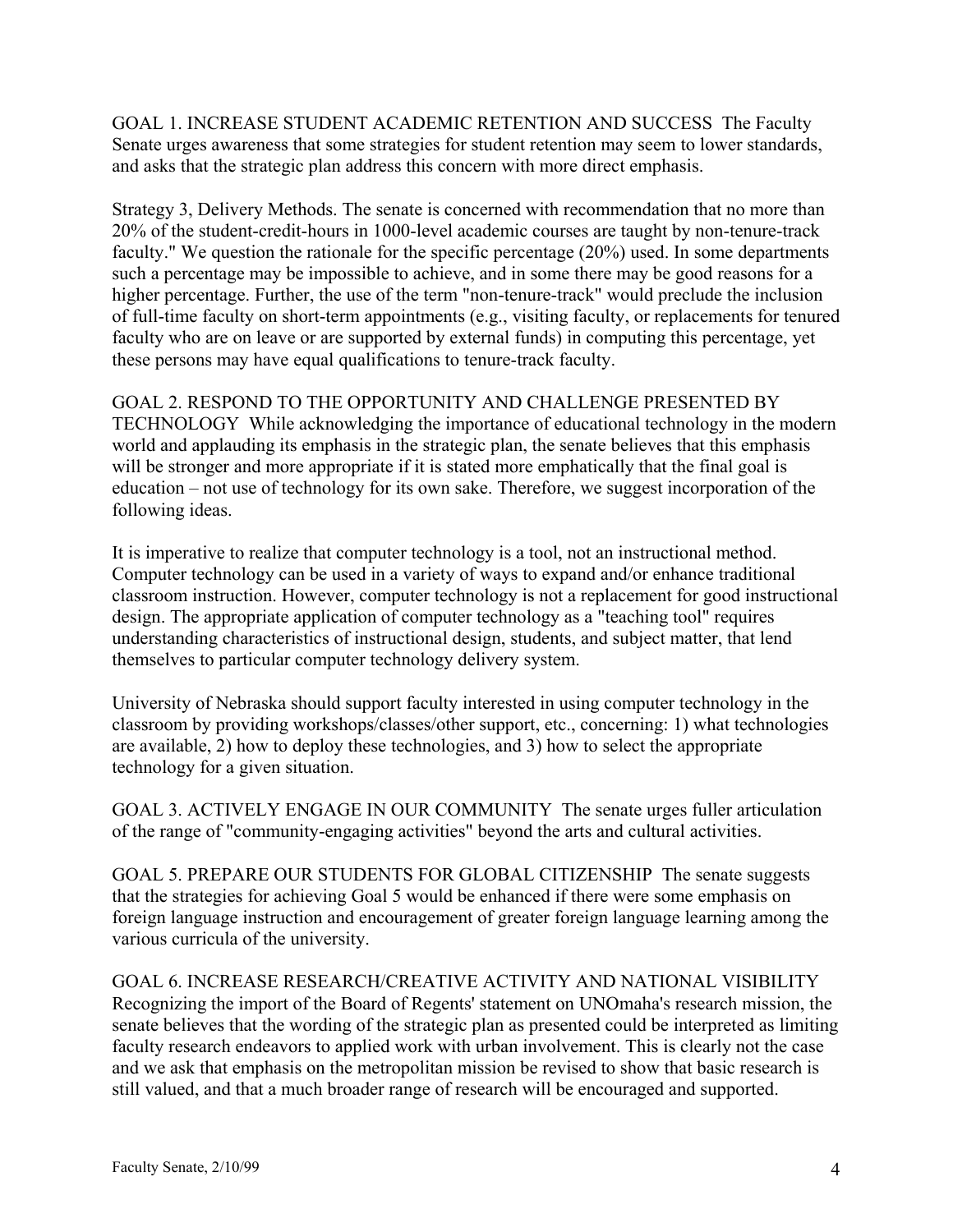GOAL 7. ENHANCE STUDENT RECRUITMENT The senate urges awareness that some strategies for recruitment may seem to lower standards, and asks that the plan address this concern with more direct emphasis. The senate is concerned with the lack of evaluation, assessment and improvement of the performance of the university's public relations and marketing arsenal, and requests that this be considered for inclusion in the strategic plan.

The motion was approved unanimously.

Committee on Educational Resources and Services: Senator William Clute, chair.

On behalf of the Committee on Educational Resources and Services, Senator Clute presented the January 27, 1999, minutes (agenda attachments 14-15).

Review of the Academic Plan: Division of Academic Affairs Strategic Plan Draft 5.0: On behalf of the Committee on Educational Resources and Services, Senator Clute reported that the committee completed their review of the academic plan and moved the following:

Resolution 2354, 02/10/99: Committee on Educational Resources and Services

WHEREAS, there are many traditional needs in the university which are not addressed by the Division of Academic Affairs Strategic Plan Draft 5.0, and

WHEREAS, the omission of these needs in the academic plan leaves open the question of their continued importance to the University Planning, and

WHEREAS, the University Library currently has considerable, critical space needs for traditional print media, and

WHEREAS, Goal 2, Strategy No. 4 focuses on the importance of space for student interaction and technology based learning; therefore,

BE IT RESOLVED, that the faculty senate recommends the inclusion of additional space for storage of print media as priority in the University Library expansion plans identified in the academic plan.

BE IT FURTHER RESOLVED, that a statement be included in the academic plan that addresses the status of other academic needs not mentioned in the plan.

Discussion followed:

Senator Bruckner offered the addition of the following friendly amendment:

BE IT FURTHER RESOLVED, that the absence of mention...Senator Newton suggested the addition of the following: BE IT FURTHER RESOLVED, that the senate requests the vice chancellor of Academic Affairs to search diligently for other areas of need. Senator Allen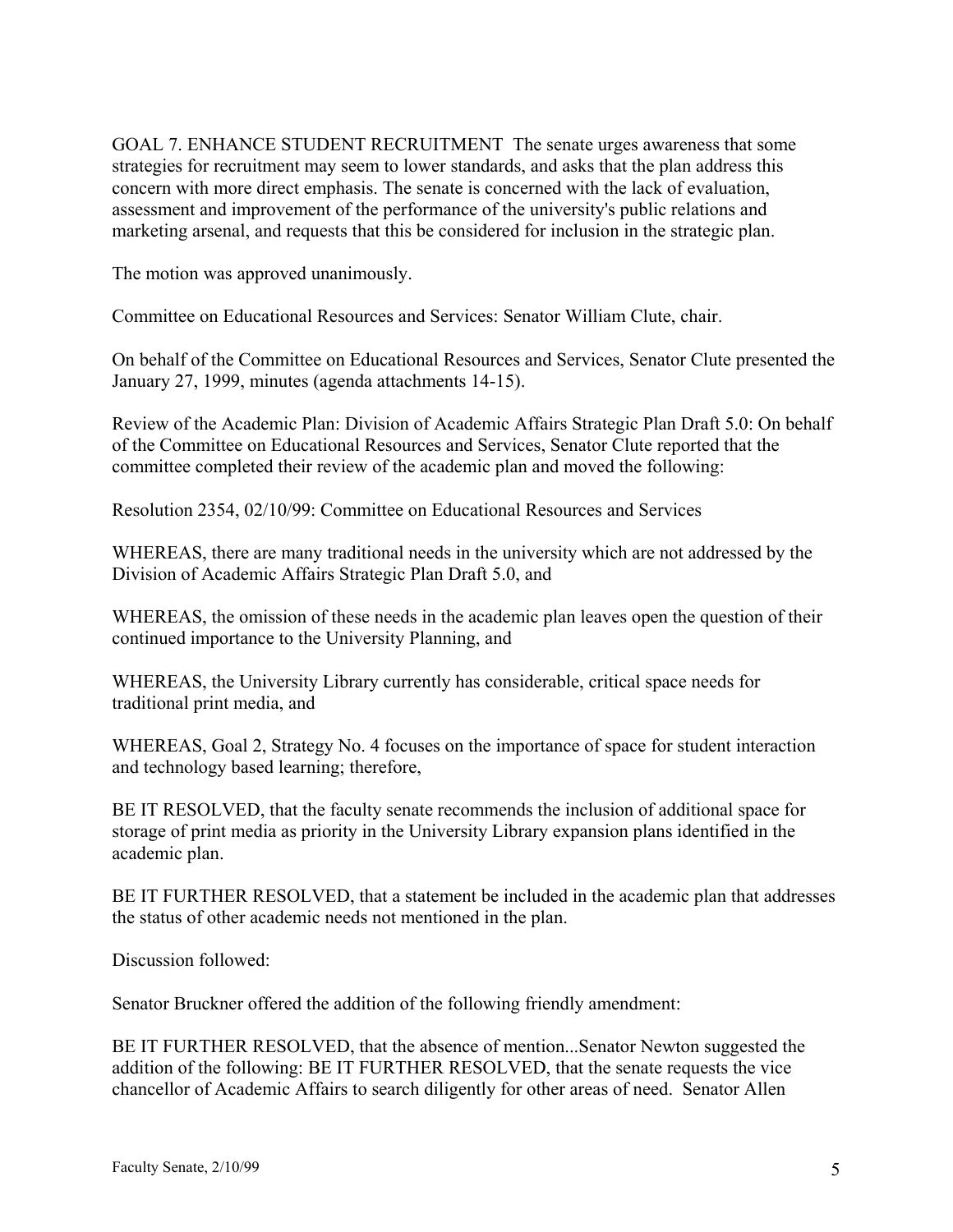moved the following: BE IT FURTHER RESOLVED, that a statement be included in the academic plan that addresses the status of other academic needs not mentioned in the plan.

The motion was seconded by Senator Carlson.

A vote on the amendment was taken. The motion passed unanimously. There was no discussion of the motion as amended. A vote was taken on the resolution as amended. The motion passed unanimously.

Senator Clute reported that the committee was reviewing library issues regarding space, extension of hours, who uses the library, etc. He noted that merely wanting adjustments to be made to current library practices does not necessarily mean they can realistically be accommodated.

Committee on Faculty Personnel and Welfare: Senator Robert Carlson, chair.

On behalf of the Committee on Faculty Personnel and Welfare, Senator Carlson presented the January 27, 1999, minutes (agenda attachment 16).

Draft of Issue Resolution and Complaint Procedures for Prohibited Discrimination: Senator Carlson gave an update on the committee's review of the draft of Issue Resolution and Complaint Procedures for Prohibited Discrimination and his meeting with Vice Chancellor Hodgson regarding the document.

Senator Carlson explained that the committee attempted to incorporate both their concerns and Vice Chancellor Hodgson's suggestions in their latest draft of the document. Senator Carlson reported that he met with Vice Chancellor Hodgson that morning to review the latest revisions; a few minor changes were suggested sending the document back to the committee. Once finalized, the document will be presented to the full senate, hopefully in March.

Review of the Academic Plan: Division of Academic Affairs Strategic Plan Draft 5.0: On behalf of the Committee on Faculty Personnel and Welfare, Senator Carlson reported that the committee completed their review of the academic plan and moved the following:

Resolution 2355, 02/10/99: Committee on Faculty Personnel and Welfare

BE IT RESOLVED, that the faculty senate expresses the following concerns with the Division of Academic Affairs Strategic Plan Draft 5.0:

There appears to be a loss of identification of what the committee considers the core of the university, that is the liberal arts.

It is the committee's belief that t The focus of research support should be on the central role of all forms of research based on quality rather than on what appears to be the focus only on research related to the metropolitan university mission.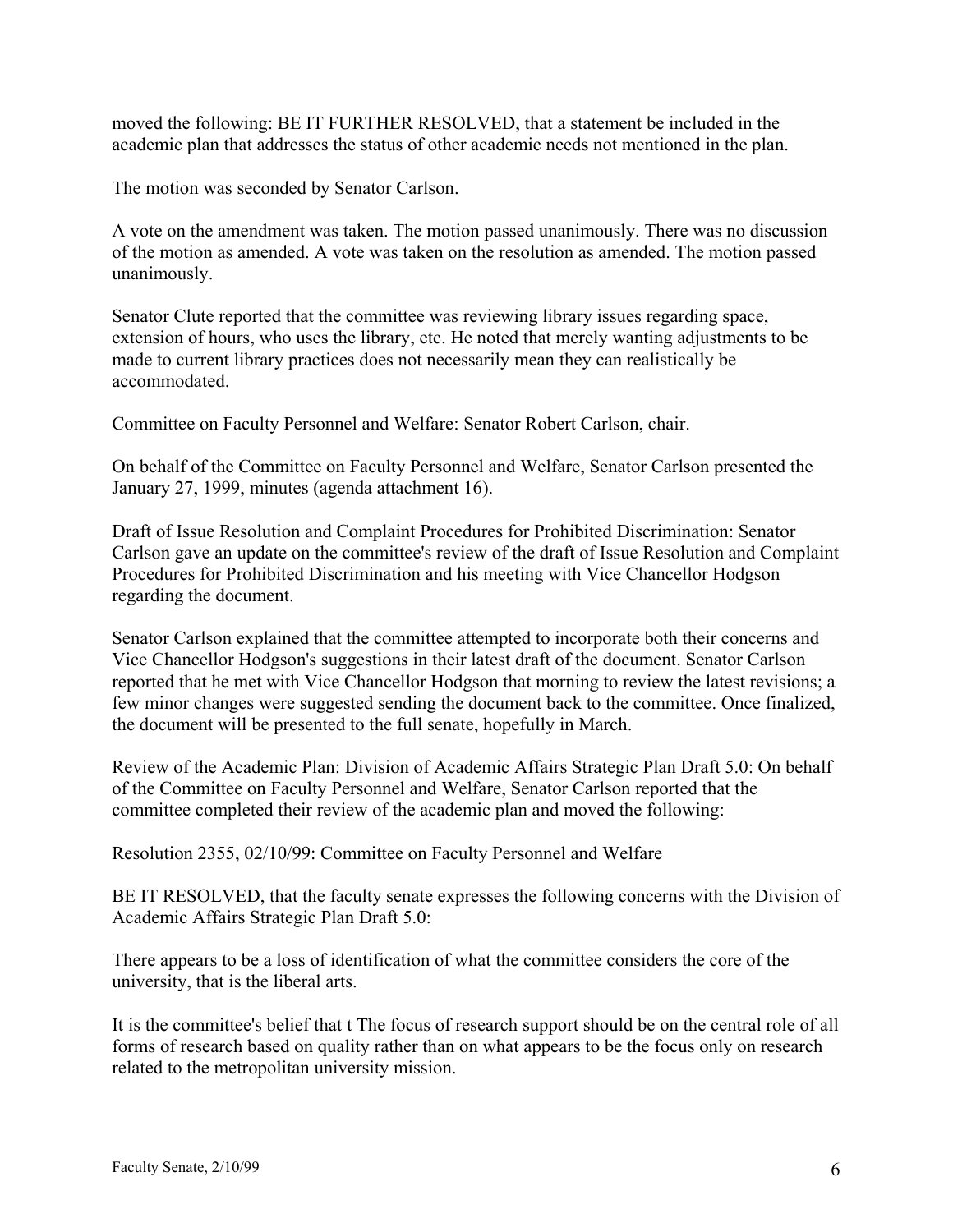In addition to stressing not just student retention, the University needs to but identifying, attracting, and retaining the best possible a diverse and excellent body of students and faculty, improving the overall quality of education for all students, and stressing quality academic standards.

Discussion followed: Senator Maher suggested modifying paragraph 3 to read: There is a need to identify, attract, and retain the best possible students and faculty, improving the overall quality of education for all students, and stressing quality academic standards. Senator Harland moved Senator Maher's suggestion. The amendment was seconded. Senator Shaw moved to amend Senator Maher's motion on paragraph 3 to read: In addition to stressing student retention, there is a need to identify, attract, and retain a diverse and excellent body of students and faculty.

The motion was seconded.

Senator Shaw moved modifying his previous amendment to paragraph 3 to drop "there is a need" and replace it with "the University needs." It would then ready: In addition to stressing student retention, the University needs to identify, attract, and retain a diverse and excellent body of students and faculty."

The motion was seconded.

Senator Rech offered a friendly amendment to remove "what the committee considers" from paragraph 1. The committee accepted the friendly amendment. Senator Diamond then offered a friendly amendment to remove "it is the committee's belief that" from paragraph 2. The committee accepted the friendly amendment.

A vote was taken on the resolution as amended. The motion was approved unanimously.

Committee on Goals and Directions: Senator Sheri Rogers, chair.

On behalf of the Committee on Goals and Directions, Senator Rogers presented the January 27, 1999, minutes (agenda attachments 17-19).

Review of the Academic Plan: Division of Academic Affairs Strategic Plan Draft 5.0: On behalf of the Committee on Goals and Directions, Senator Rogers reported that the committee completed their review of the academic plan and moved the following:

Resolution 2356, 02/10/99: Committee on Goals and Directions

WHEREAS, the Division of Academic Affairs Strategic Plan Draft 5.0 addresses seven goals which shall guide the university, and

WHEREAS, the careful reading and discussion of the plan raised questions among senators, and

WHEREAS, we seek clarity in these important goals; therefore,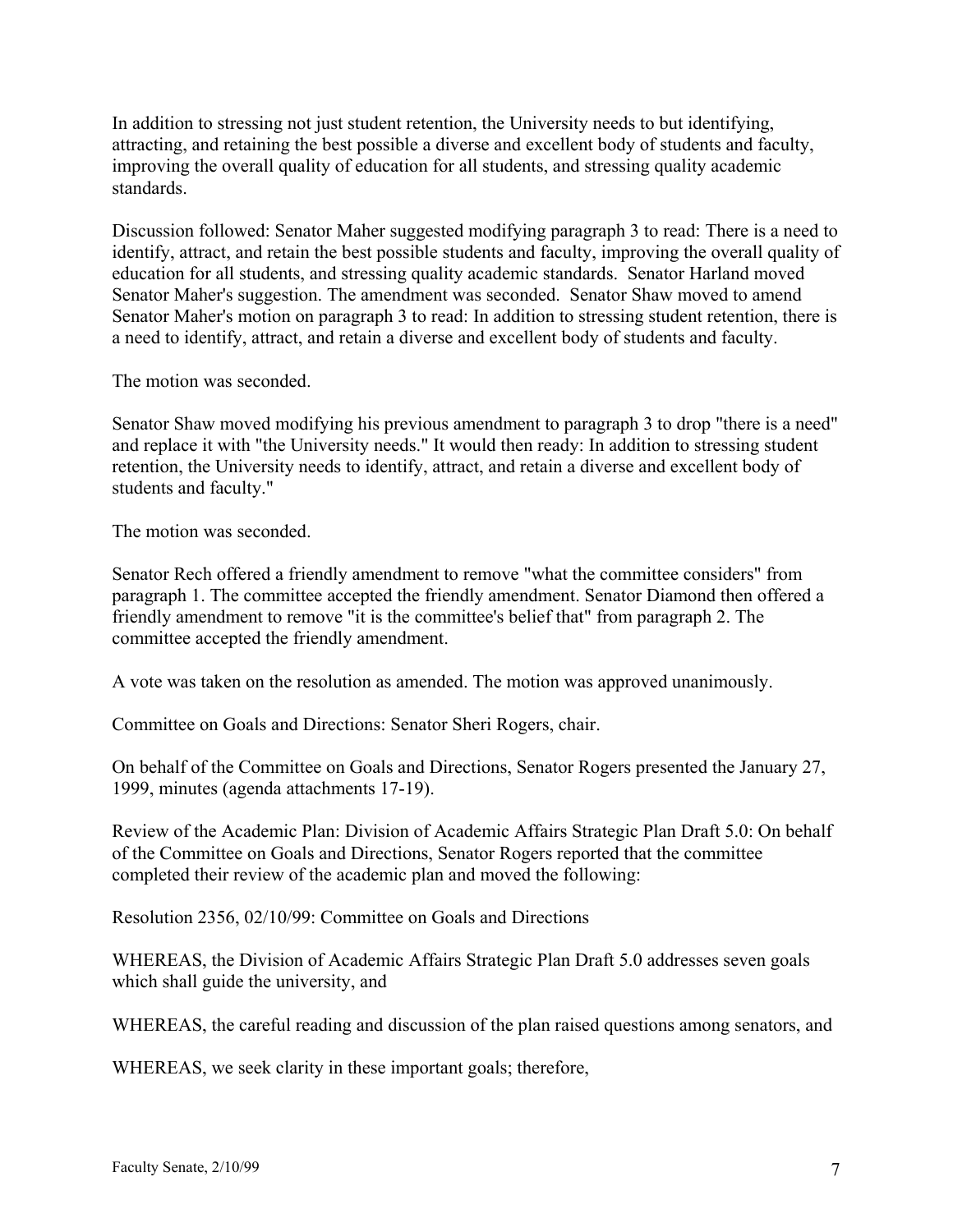BE IT RESOLVED, that the faculty senate Committee on Goals and Directions expresses the following concerns with the Division of Academic Affairs Strategic Plan Draft 5.0:

Goal 1, seems to be concerned only with the identified 1300 full-time first-year students, instead of all UNOmaha students. Goal 1, appears to exclude full-time, non-tenure track faculty, from those who need to increase interaction with students. Goal 1, Strategy 3, appears to exclude "non-tenured-track faculty" from "outstanding faculty."

Goal 2, Strategy 6, might be enhanced by developing a summer institute approach. Goal 2, Strategy 6, might also be enhanced by adding a discussion of "telework options," such as working with employers to allow students to take tech classes at their workplaces.

Goal 3, Strategy 4, might be enhanced by increasing our commitment to school districts in the metropolitan area that are located further from our campus.

Goal 7, Strategy 3, might be enhanced by the inclusion of "elementary students" in the discussion of those with whom we should increase contact, using the Iowa model of connecting with elementary students.

Discussion followed: Senator Carroll offered a friendly amendment to remove "Committee on Goals and Directions: in paragraph 4. The committee accepted the friendly amendment.

Senator Baum offered a friendly amendment to remove "tech" in paragraph 9. The committee accepted the friendly amendment. The motion was unanimously approved as amended.

Committee on Professional Development: Senator Lynn Harland, chair.

On behalf of the Committee on Professional Development, Senator Harland presented the January 27, 1999, minutes (agenda attachment 20).

Review of the Academic Plan: Division of Academic Affairs Strategic Plan Draft 5.0: On behalf of the Committee on Professional Development, Senator Harland reported that the committee completed their review of the academic plan and moved the following:

Resolution 2357, 02/10/99: Committee on Professional Development

BE IT RESOLVED, that the faculty senate Committee on Professional Development expresses the following concerns with the Division of Academic Affairs Strategic Plan Draft 5.0:

Retention is over emphasized as a measure of academic success which could put undue pressure on faculty to lower academic standards.

The writing of the document often obscures its content (e.g., referring to numerous unnumbered points by number, and the use of the terms goals, strategies, methods, etc. without explanation).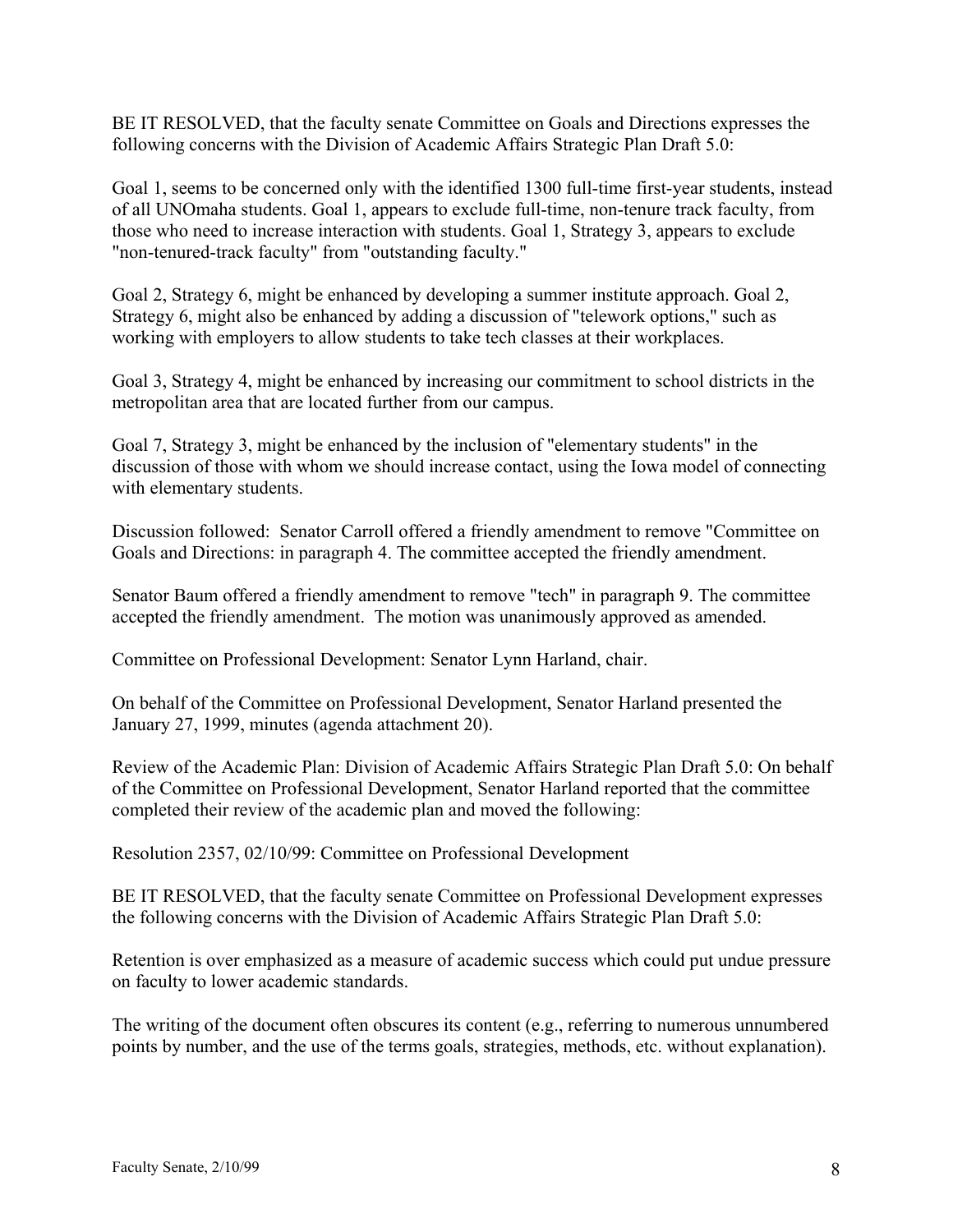The document uses the term "University key issues 3 and 4" without any indication of what issues 3 and 4 might be.

Discussion followed: Senator Hendricks offered a friendly amendment to remove "Committee on Professional Development" from paragraph 1. The committee accepted the friendly amendment.

The motion was approved unanimously.

White Paper on Professional Development (agenda attachments 21-24): On behalf of the Committee on Professional Development, Senator Harland reported that, at the request of the full senate on December 12th, the committee revised and moved the following:

Resolution 2358, 02/10/99: Committee on Professional Development

WHEREAS, the professional development of its faculty is a key component to any effort to enhance the quality and reputation of an institution of higher education, and

WHEREAS, such efforts at UNOmaha are widely distributed over administrative responsibility making summative description and/or evaluation of professional development efforts difficult; therefore,

BE IT RESOLVED, that the Faculty Senate of the University of Nebraska at Omaha endorses the document titled White Paper on Faculty Professional Development at UNO and recommends it to the university community as a guide to the current status of faculty development efforts at UNOmaha and the basis for plans for their improvement.

Discussion followed: Senator Harland read and explained the changes to the original document (see attachments 21-24). Discussion followed. Senator Metal-Corbin offered a friendly amendment to replace the word "research" throughout the document with "research/creative activity." The committee accepted the friendly amendment.

The motion was approved unanimously.

Committee on Rules: Senator Arthur Diamond, chair.

On behalf of the Committee on Rules, Senator Diamond presented the January 27, 1999, minutes (agenda attachments 25-26).

Review of the Academic Plan: Division of Academic Affairs Strategic Plan Draft 5.0: On behalf of the Committee on Rules, Senator Diamond reported that the committee completed their review of the academic plan and moved the following:

Resolution 2359, 02/10/99: Committee on Rules

WHEREAS, the Division of Academic Affairs Strategic Plan Draft 5.0 should clearly communicate the highest academic priorities of UNOmaha, and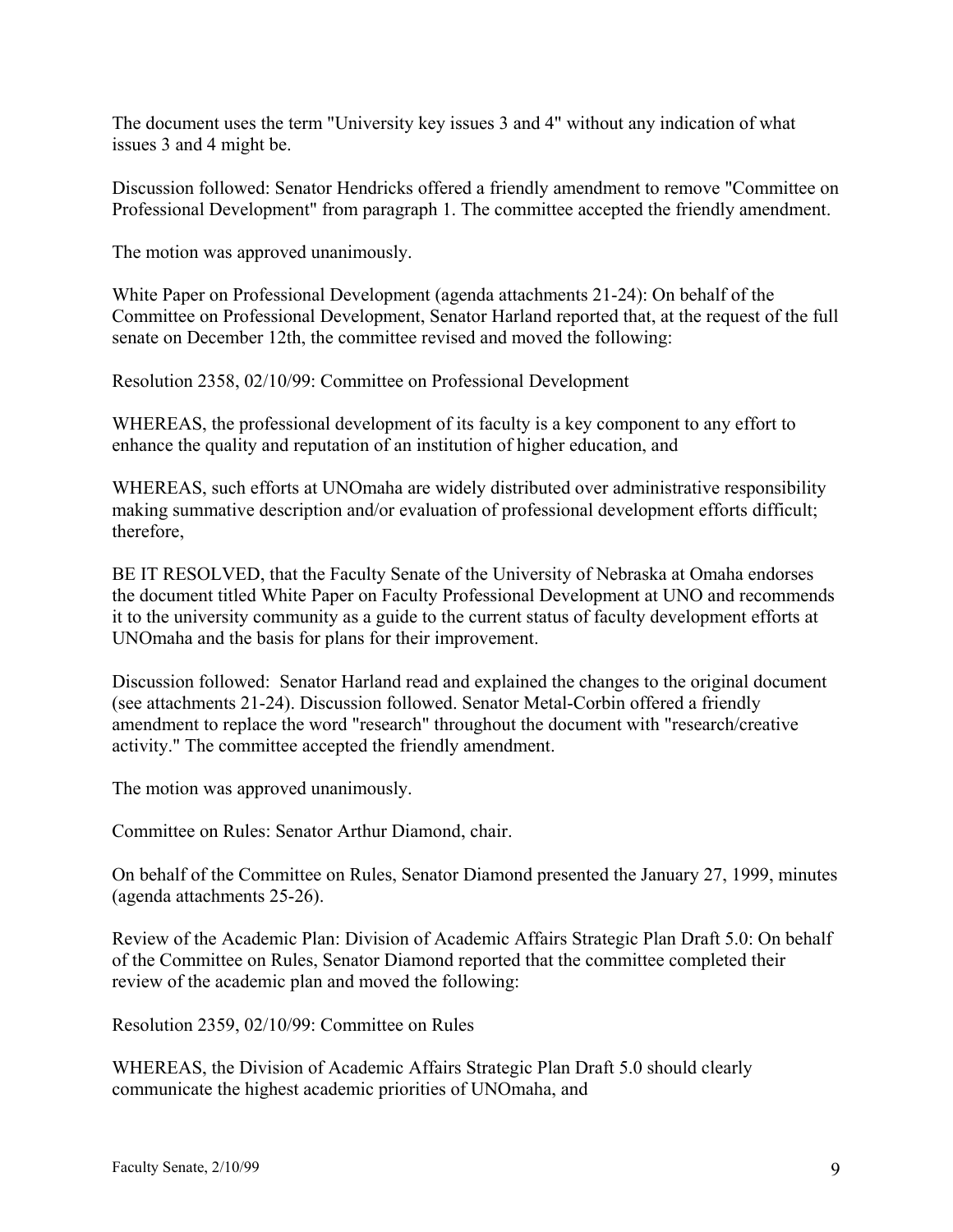WHEREAS, several academic priorities, such as retention and recruitment, can best be achieved through excellence in teaching, research, and creative activity, and

WHEREAS, the key to improvement of the academic quality of UNOmaha is to hire and retain scholar/teachers who have a passion for their teaching and research/creative activity, and

WHEREAS, the most reliable an important measure of the quality of research/creative activity is peer reviewed publication or peer juried creative activity; therefore,

BE IT RESOLVED, that the top overall goal of the academic plan should be

Strive for excellence in teaching, research, and creative activity, and thereby increase national visibility, and

BE IT FURTHER RESOLVED, that the academic plan should clearly state that UNOmaha remains committed to encouraging and rewarding refereed research/creative activity, the excellence of which has been recognized by appropriate peer review processes.

## Discussion followed:

On behalf of the Executive Committee, Senator Bruckner offered a friendly amendment to remove "refereed" and add "the excellence of which has been recognized by appropriate peer review processes" to paragraph 6.Senator Diamond polled those committee members present. The committee accepted the friendly amendment. Senator Carroll moved to drop "teaching, research" and add "learning" to paragraph 5. The motion was denied. Senator Bartle voiced strong concern with "the most reliable measure of the quality" in paragraph 4. Senator Bruckner agreed and suggested dropping paragraph 4. Senator Diamond disagreed and explained the committee's reasoning behind the statement. Senator Nazem suggested dropping the word "most" in paragraph 4. Senator Rogers agreed. Senator Irvin suggested replacing the world "most" with "highly reliable." Senator Ali offered changing the word "most" to "one of the most reliable." Senator Harland offered a friendly amendment to remove "the most reliable" and add "an important" to paragraph 4. The committee accepted the friendly amendment. Senator Metal-Corbin suggested adding those things which were left out to the resolution (i.e., peer review, etc.) Senator Hendricks explained how the revision of the last paragraph covered this issue. Senator Carroll voiced concern that the resolution focused on faculty rather than students and argued against the motion as a whole.

The motion passed with one nay recorded.

On behalf of the Committee on Rules, Senator Diamond moved the following:

Resolution 2360, 02/10/99: Committee on Rules

BE IT RESOLVED, that the following names (2) go forward as appointment to the Peter Kiewit and Kayser Professorship Review Committee: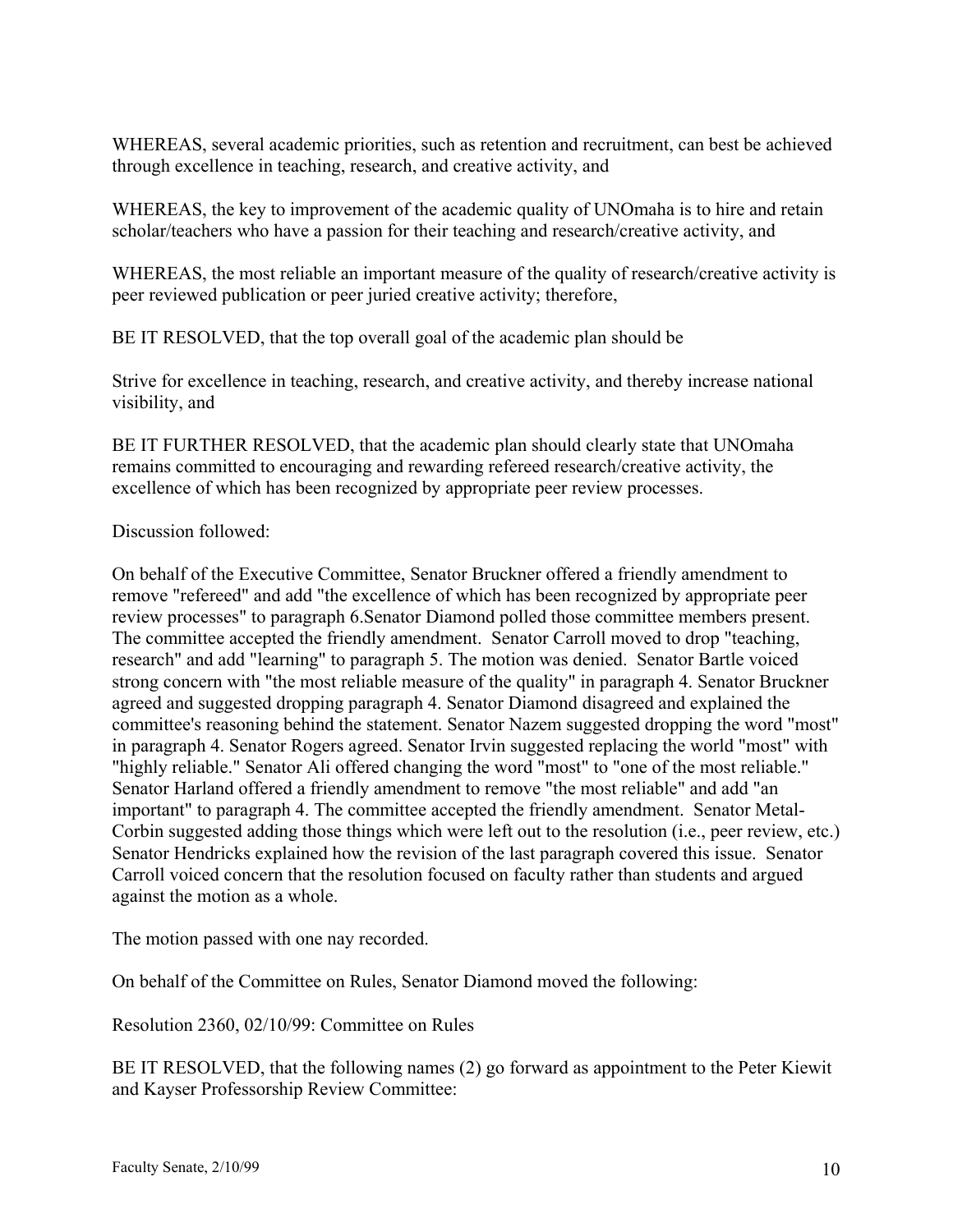Cynthia Phaneuf Cassia Spohn

The motion was approved unanimously.

Senator Diamond announced that the annual survey for faculty volunteers to serve on university committees has been revised and will be distributed in the coming weeks. He encouraged all to complete and return their surveys as soon as possible and to encourage their colleagues to do the same.

Other Reports

AAUP: Senator Joseph Brown, senate representative. In Senator Brown's absence, Senator Shaw reported that AAUP is still awaiting feedback on the contact.

Alumni Board: Senator Martha Bruckner, senate representative Senator Bruckner reported that she attended her first Alumni Board meeting and that the committee is doing a good job of representing both UNO and the alumni.

Graduate Councils: Senator Art Diamond, senate representative. Senator Diamond reported that the entire session was taken up with an appeal related to the dismissal of a student from a program.

Strategic Planning Steering Committee: Senator Sheri Rogers, senate representative Strategic Plan: Goals, Objectives and Strategies: Senator Rogers reported that she was excused from the February 10th, Strategic Planning meeting in order to be present for the full senate meeting instead. She reported that time is getting short to attend a forum and announced that the only remaining forums will be on February 11th, 12th, and March 12th. The final document will then be drafted for presentation at the May 10th advance. Any senate resolutions concerning this issue need to be presented asap.

Senator Rogers read an e-mail from a concerned faculty member which stated that (s)he could not locate the word "teaching" anywhere in the academic plan.

Senator Rogers encouraged all to view the goals, objectives and strategies which are posted on the web at http://www.unomaha.edu, select "UNO At A Glance," select "Strategic Plan," select "Draft Goals, Objectives and Strategies."

Old Business

None

For the Good of the Order: Bylaws, Article IV. Senate Agenda., Section 3: "This period of informal, unrecorded discussion is provided to encourage senators to voice opinions on timely issues and shall not normally exceed ten minutes."